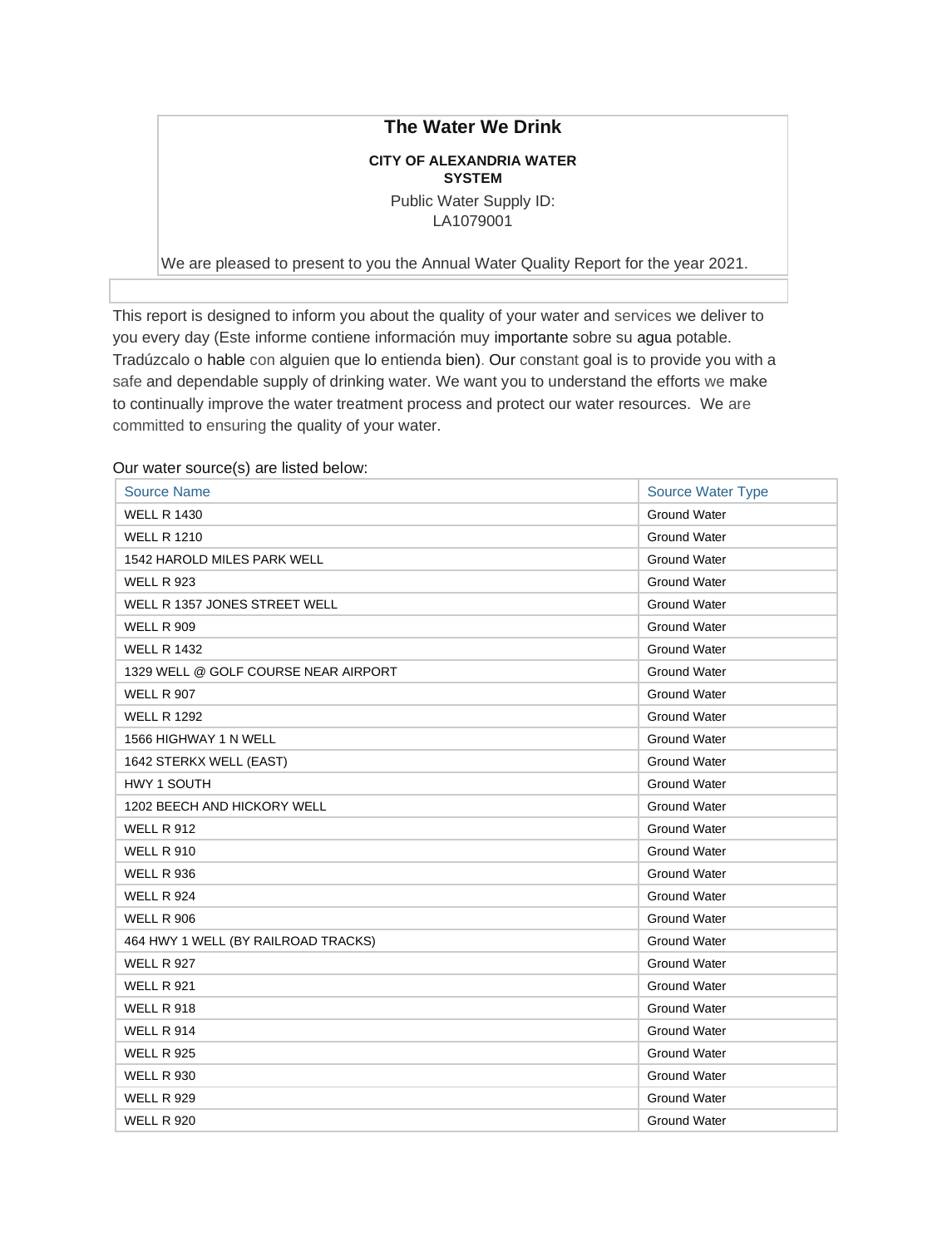| <b>WELL R 1475</b>                                    | <b>Ground Water</b> |
|-------------------------------------------------------|---------------------|
| 1406 LEE AND MASONIC WEST WELL                        | <b>Ground Water</b> |
| 425 WELL @ GOLF CLUB 1 <sup>ST</sup> WELL PAST BRIDGE | <b>Ground Water</b> |
| <b>WELL R 937</b>                                     | Ground Water        |
| 1543 STERKX WELL (WEST)                               | <b>Ground Water</b> |
| <b>HAMILTON STREET WELL</b>                           | <b>Ground Water</b> |
| 1209 WELL ON CALVIN GORDY ROAD                        | <b>Ground Water</b> |
| 875 BETTY STREET WELL                                 | Ground Water        |
| 748 LEE AND MASONIC EAST WELL                         | <b>Ground Water</b> |
| <b>WELL R 1431</b>                                    | <b>Ground Water</b> |
| 612 WELL @ LANNY DRIVE AND KATHY STREET               | <b>Ground Water</b> |
| <b>WELL R 916</b>                                     | <b>Ground Water</b> |
| <b>WELL R 932</b>                                     | <b>Ground Water</b> |
| <b>WELL R 922</b>                                     | <b>Ground Water</b> |
| <b>WELL R 933</b>                                     | <b>Ground Water</b> |
| <b>WELL R 905</b>                                     | Ground Water        |
| <b>WELL R 915</b>                                     | <b>Ground Water</b> |
| <b>WELL R 928</b>                                     | <b>Ground Water</b> |

The sources of drinking water (both tap water and bottled water) include rivers, lakes, streams, ponds, reservoirs, springs, and wells. As water travels over the surface of land or through the ground, it dissolves naturally-occurring minerals and, in some cases, radioactive material, and can pick up substances resulting from the presence of animals or from human activity. Contaminants that may be present in source water include:

Microbial Contaminants - such as viruses and bacteria, which may come from sewage treatment plants, septic systems, agricultural livestock operations, and wildlife.

Inorganic Contaminants – such as salts and metals, which can be naturally-occurring or result from urban stormwater runoff, industrial, or domestic wastewater discharges, oil and gas production, mining, or farming.

Pesticides and Herbicides – which may come from a variety of sources such as agriculture, urban stormwater runoff, and residential uses.

Organic Chemical Contaminants – including synthetic and volatile organic chemicals, which are by-products of industrial processes and petroleum production, and can also come from gas stations, urban stormwater runoff, and septic systems.

Radioactive Contaminants – which can be naturally-occurring or be the result of oil and gas production and mining activities.

A Source Water Assessment Plan (SWAP) is now available from our office. This plan is an assessment of a delineated area around our listed sources through which contaminants, if present, could migrate and reach our source water. It also includes an inventory of potential sources of contamination within the delineated area, and a determination of the water supply's susceptibility to contamination by the identified potential sources. According to the Source Water Assessment Plan, our water system had a susceptibility rating of 'MEDIUM'. If you would like to review the Source Water Assessment Plan, please feel free to contact our office.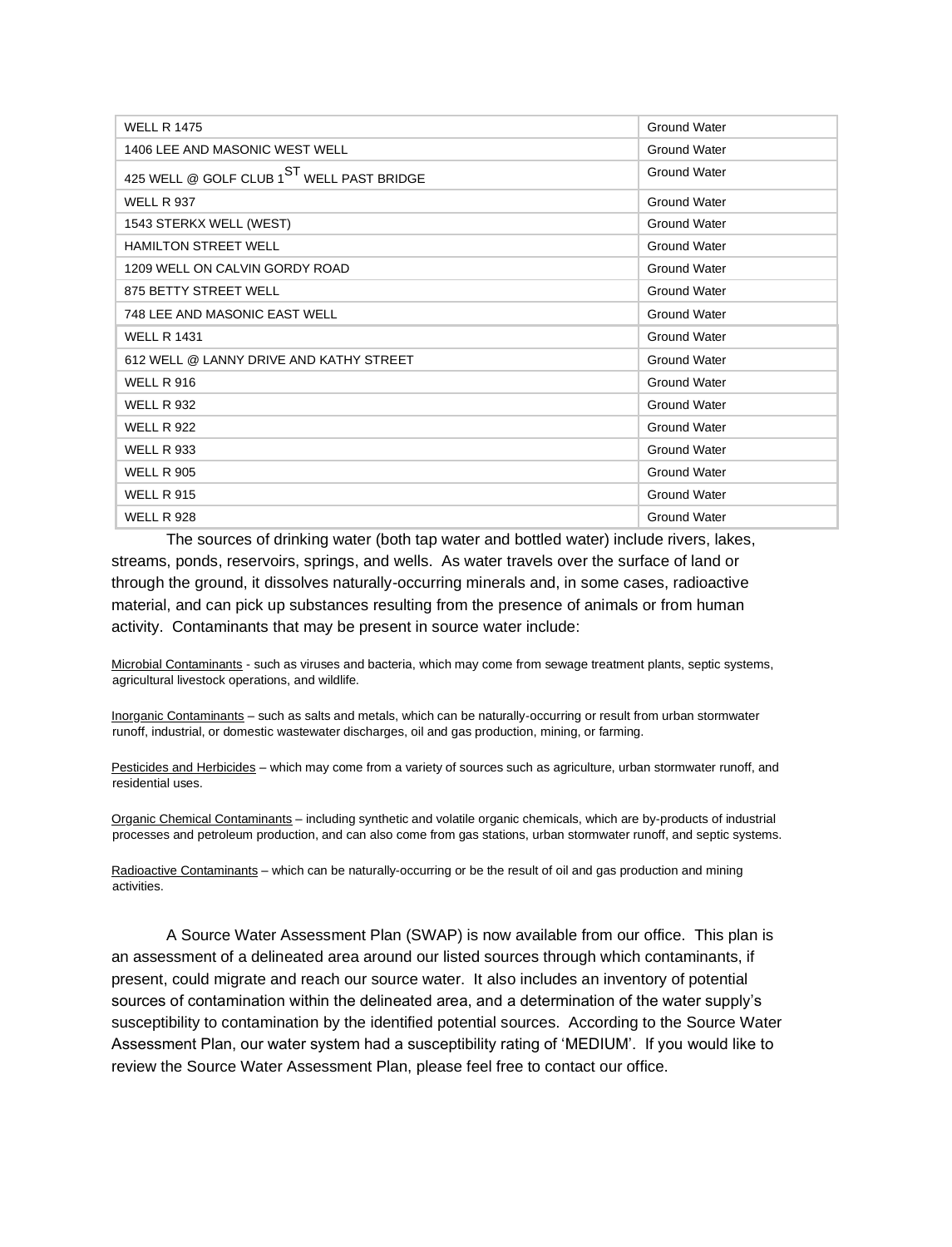In order to ensure that tap water is safe to drink, EPA prescribes regulations which limit the amount of certain contaminants in water provided by public water systems. Food and Drug Administration regulations establish limits for contaminants in bottled water which must provide the same protection for public health. We want our valued customers to be informed about their water utility. If you have any questions about this report, want to attend any scheduled meetings, or simply want to learn more about your drinking water, please contact RICHARD WILLIAMSON at 318-449-5027.

If present, elevated levels of lead can cause serious health problems, especially for pregnant women and young children. Lead in drinking water is primarily from materials and components associated with service lines and home plumbing. CITY OF ALEXANDRIA WATER SYSTEM is responsible for providing high quality drinking water, but cannot control the variety of materials used in plumbing components. When your water has been sitting for several hours, you can minimize the potential for lead exposure by flushing your tap for 30 seconds to 2 minutes before using water for drinking or cooking. If you are concerned about lead in your water, you may wish to have your water tested. Information on lead in drinking water, testing methods, and steps you can take to minimize exposure is available from the Safe Drinking Water [Hotline or at http://www.epa.gov/safe](http://www.epa.gov/safewater/lead)water/lead .

The Louisiana Department of Health routinely monitors for constituents in your drinking water according to Federal and State laws. The tables that follow show the results our monitoring during the period of January 1<sup>st</sup> to December  $31<sup>st</sup>$ , 2021. Drinking water, including bottled water, may reasonably be expected to contain at least a small amount of some contaminants. The presence of contaminants does not necessarily indicate that water poses a health risk.

In the tables below, you will find many terms and abbreviations you might not be familiar with. To help you better understand these terms, we've provided the following definitions.

Parts per million (ppm) or Milligrams per liter (mg/L) - one part per million corresponds to one minute in two years or a single penny in \$ 10,000.

Parts per billion (ppb) or Micrograms per liter (ug/L) – one part per billion corresponds to one minute in 2,000 years, or a single penny in \$10,000,000.

Picocuries per liter (pCi/L) – picocuries per liter is a measure of the radioactivity in water.

Treatment Technique (TT) – an enforceable procedure or level of technological performance which public water systems must follow to ensure control of a contaminant.

Action level (AL) – the concentration of a contaminant that, if exceeded, triggers treatment or other requirements that a water system must follow.

Maximum contaminant level (MCL) – the "Maximum Allowed" MCL is the highest level of a contaminant that is allowed in drinking water. MCL's are set as close to the MCLG's as feasible using the best available treatment technology.

Maximum contaminant level goal (MCLG) – the "Goal" is the level of a contaminant in drinking water below which there is no known or expected risk to human health. MCLG's allow for a margin of safety.

Maximum residual disinfectant level (MRDL) – The highest level of a disinfectant allowed in drinking water. There is convincing evidence that addition of a disinfectant is necessary for control of microbial contaminants.

Maximum residual disinfectant level goal (MRDLG) – The level of drinking water disinfectant below which there is no known or expected risk to health. MRDLG's do not reflect the benefits of the use of disinfectants to control microbial contaminants.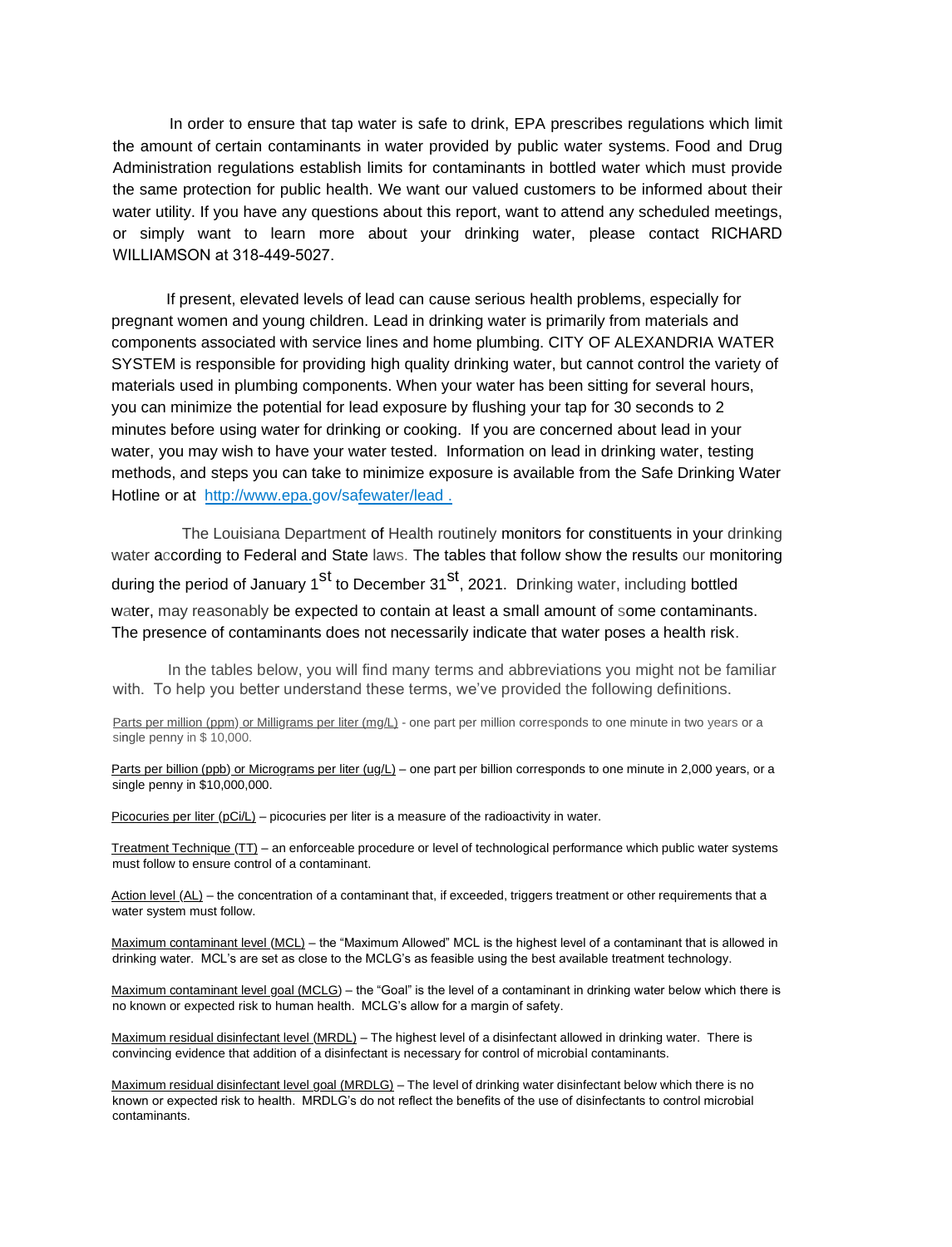Level 1 Assessment - A study of the water system to identify potential problems and determine (if possible) why total coliform bacterial have been found in our water system.

Level 2 Assessment – A very detailed study of the water system to identify potential problems and determine (if possible) why an E. Coli MCL violation has occurred and/or why total coliform bacteria have been found in our water system on multiple occasions.

|  | During the period covered by this report we had the below noted violations. |
|--|-----------------------------------------------------------------------------|
|--|-----------------------------------------------------------------------------|

| Compliance Period                                   | .nalyte |  |
|-----------------------------------------------------|---------|--|
| No Violations Occurred in the Calendar Year of 2021 |         |  |

Our water system tested a minimum of 70 samples per month in accordance with the Total Coliform Rule for microbiological contaminants. With the microbiological samples collected, the water system collects disinfectant residuals to ensure control of microbial growth.

| <b>Disinfectan</b> | Date | <b>Highest</b><br><b>RAA</b> | Jnit | Range      | <b>MRDL</b> | <b>MRDLG</b> | <b>Typical Source</b>                      |
|--------------------|------|------------------------------|------|------------|-------------|--------------|--------------------------------------------|
| Chlorine           | 2021 | 1.3                          | ppm  | $0 - 8.88$ |             | 4            | Water additive used to control<br>microbes |

In the tables below, we have shown the regulated contaminants that were detected. Chemical Sampling of our drinking water may not be required on an annual basis; therefore, information provided in this table refers back to the latest year of chemical sampling results. To determine compliance with the primary drinking water standards, the treated water is monitored when a contaminant is elevated in the source water.

| Source Water<br>Regulated<br>Contaminants                | Collection<br><b>Date</b> | <b>Highes</b><br>t Value | Range       | Unit | <b>MC</b><br>L | <b>MCL G</b>   | <b>Typical Source</b>                                                                                                                 |
|----------------------------------------------------------|---------------------------|--------------------------|-------------|------|----------------|----------------|---------------------------------------------------------------------------------------------------------------------------------------|
| <b>ARSENIC</b>                                           | 8/10/2021                 | 4.6                      | $0 - 4.6$   | ppb  | 10             | $\Omega$       | Erosion of natural deposits;<br>Runoff from orchards; Runoff<br>from glass and electronics<br>production wastes                       |
| <b>FLUORIDE</b>                                          | 7/14/2021                 | 1.5                      | $0.5 - 1.5$ | ppm  | 4              | 4              | Erosion of natural deposits;<br>Water additive which<br>promotes strong teeth;<br>Discharge from fertilizer and<br>aluminum factories |
|                                                          |                           |                          |             |      |                |                |                                                                                                                                       |
| <b>Treated Water</b><br><b>Requlated</b><br>Contaminants | Collection<br><b>Date</b> | <b>Highes</b><br>t Value | Range       | Unit | <b>MC</b><br>L | <b>MCL G</b>   | <b>Typical Source</b>                                                                                                                 |
| <b>FLOURIDE</b>                                          | 1/26/2021                 | 1.9                      | 1.9         | ppm  | $\overline{4}$ | $\overline{4}$ | Erosion of natural deposits;<br>Water additive which<br>promotes strong teeth;<br>Discharge from fertilizer and<br>aluminum factories |
| NITRATE-NITRITE                                          | 10/1/2021                 | 0.2                      | $0 - 0.2$   | ppm  | 10             | 10             | Runoff from fertilizer use;<br>Leaching from septic tanks,<br>sewage; Erosion of natural<br>deposits                                  |
|                                                          |                           |                          |             |      |                |                |                                                                                                                                       |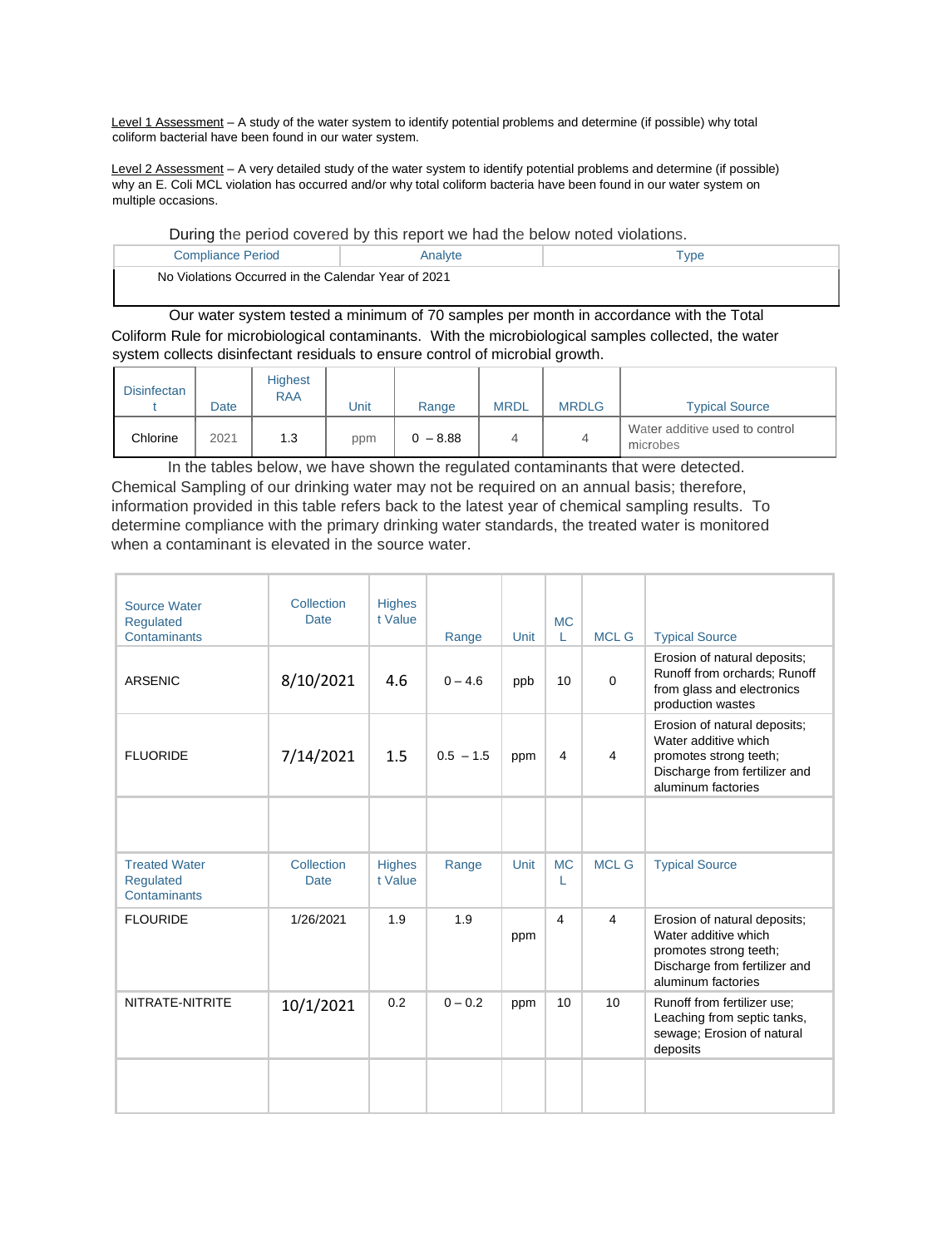| <b>Source Water</b><br>Radiological<br><b>Contaminants</b>     | Collection<br><b>Date</b>       |                             |                           | <b>Highes</b><br>t Value |                                                                                   | Range                |                               | МC<br>L          | <b>MCL G</b>  |                                                                                                              | <b>Typical Source</b>                                                                                                                                                                                                               |                             |                 |                                                 |             |
|----------------------------------------------------------------|---------------------------------|-----------------------------|---------------------------|--------------------------|-----------------------------------------------------------------------------------|----------------------|-------------------------------|------------------|---------------|--------------------------------------------------------------------------------------------------------------|-------------------------------------------------------------------------------------------------------------------------------------------------------------------------------------------------------------------------------------|-----------------------------|-----------------|-------------------------------------------------|-------------|
| <b>GROSS ALPHA</b>                                             | 07/14/2021<br>PARTICLE ACTIVITY |                             |                           | 3.81                     |                                                                                   | $0 - 3.81$           | pCi/l                         | 15               | 0             |                                                                                                              | Erosions of natural deposits.                                                                                                                                                                                                       |                             |                 |                                                 |             |
| GROSS BETA<br>PARTICLE ACTIVITY                                |                                 |                             | 07/14/2021                |                          | $0 - 1.37$<br>1.37                                                                |                      | pCi/l                         | 50               | 0             |                                                                                                              | Decay of natural and man-<br>made deposits. Note: The<br>gross beta particle activity<br>MCL is 4 millirems/year<br>annual dose equivalent to the<br>total body or any internal<br>organ. 50 pCi/l is used as a<br>screening level. |                             |                 |                                                 |             |
| <b>Treated Water</b><br>Radiological                           |                                 |                             | Collection<br><b>Date</b> |                          | <b>Highes</b><br>t Value                                                          |                      | Range                         |                  | МC<br>L       | <b>MCL G</b>                                                                                                 |                                                                                                                                                                                                                                     | <b>Typical Source</b>       |                 |                                                 |             |
| <b>Contaminants</b><br><b>GROSS ALPHA</b><br>PARTICLE ACTIVITY |                                 |                             | 4/15/2021                 |                          | 5.35                                                                              |                      | $2.38 -$<br>5.35              | pCi/l            | 15            | 0                                                                                                            |                                                                                                                                                                                                                                     | Erosion of natural deposits |                 |                                                 |             |
|                                                                |                                 |                             |                           |                          |                                                                                   |                      |                               |                  |               |                                                                                                              |                                                                                                                                                                                                                                     |                             |                 |                                                 |             |
| Lead and<br>Copper                                             | Date                            |                             | 90TH<br>Percenti le       |                          | <b>Sites</b><br>Over<br><b>AL</b><br>Unit<br><b>Typical Source</b><br>Range<br>AL |                      |                               |                  |               |                                                                                                              |                                                                                                                                                                                                                                     |                             |                 |                                                 |             |
| COPPER,<br><b>FREE</b>                                         | 2021                            |                             | 0.7                       |                          | $0 - 1.9$                                                                         | ppm                  | 1.3                           | 0                |               | Corrosion of household plumbing systems;<br>Erosion of natural deposits; Leaching from<br>wood preservatives |                                                                                                                                                                                                                                     |                             |                 |                                                 |             |
| <b>LEAD</b>                                                    | 2021                            |                             | $\overline{2}$            |                          | $0 - 4$                                                                           | ppb                  | 15                            | $\mathbf 0$      |               | Corrosion of household plumbing systems;<br>Erosion of natural deposits                                      |                                                                                                                                                                                                                                     |                             |                 |                                                 |             |
|                                                                |                                 |                             |                           |                          |                                                                                   |                      |                               |                  |               |                                                                                                              |                                                                                                                                                                                                                                     |                             |                 |                                                 |             |
| <b>Disinfectant</b><br><b>Byproducts</b>                       |                                 |                             | Sample Point              |                          | Period                                                                            |                      | <b>Highest</b><br><b>LRAA</b> | Range            |               | Uni t                                                                                                        | <b>MCL</b>                                                                                                                                                                                                                          |                             | <b>MC</b><br>LG | <b>Typical Source</b>                           |             |
| <b>TOTAL</b><br><b>HALOACETIC</b><br>ACIDS (HAA5)              |                                 | 2125 AIRBASE<br><b>ROAD</b> |                           |                          | 2021                                                                              |                      | 5                             | $5.1 - 5.1$      |               | pp<br>b                                                                                                      | 60                                                                                                                                                                                                                                  |                             | 0               | By-product of<br>drinking water<br>disinfection |             |
| <b>TTHM</b>                                                    | 2125 AIRBASE<br><b>ROAD</b>     |                             |                           |                          | 2021                                                                              |                      | 25                            | $25.4 -$<br>25.4 |               | pp<br>b                                                                                                      |                                                                                                                                                                                                                                     | 80                          | 0               | By-product of<br>drinking water<br>chlorination |             |
|                                                                |                                 |                             |                           |                          |                                                                                   |                      |                               |                  |               |                                                                                                              |                                                                                                                                                                                                                                     |                             |                 |                                                 |             |
| <b>Source Secondary</b><br>Contaminants                        |                                 |                             | <b>Collection Date</b>    |                          |                                                                                   | <b>Highest Value</b> |                               | Range            |               |                                                                                                              |                                                                                                                                                                                                                                     |                             | Unit            |                                                 | <b>SMCL</b> |
| <b>CHLORIDE</b>                                                |                                 |                             | 8/10/2021                 |                          |                                                                                   | 40                   |                               |                  |               | 13-40                                                                                                        |                                                                                                                                                                                                                                     | MG/L                        |                 |                                                 | 250         |
| <b>IRON</b>                                                    |                                 |                             | 8/10/2021                 |                          |                                                                                   | 0.36                 |                               |                  | $0.08 - 0.36$ |                                                                                                              |                                                                                                                                                                                                                                     | MG/L                        |                 |                                                 | 0.3         |
| MANGANESE                                                      |                                 |                             | 8/10/2021                 |                          | 0.03                                                                              |                      | $0 - 0.03$                    |                  |               | MG/L                                                                                                         |                                                                                                                                                                                                                                     |                             | 0.05            |                                                 |             |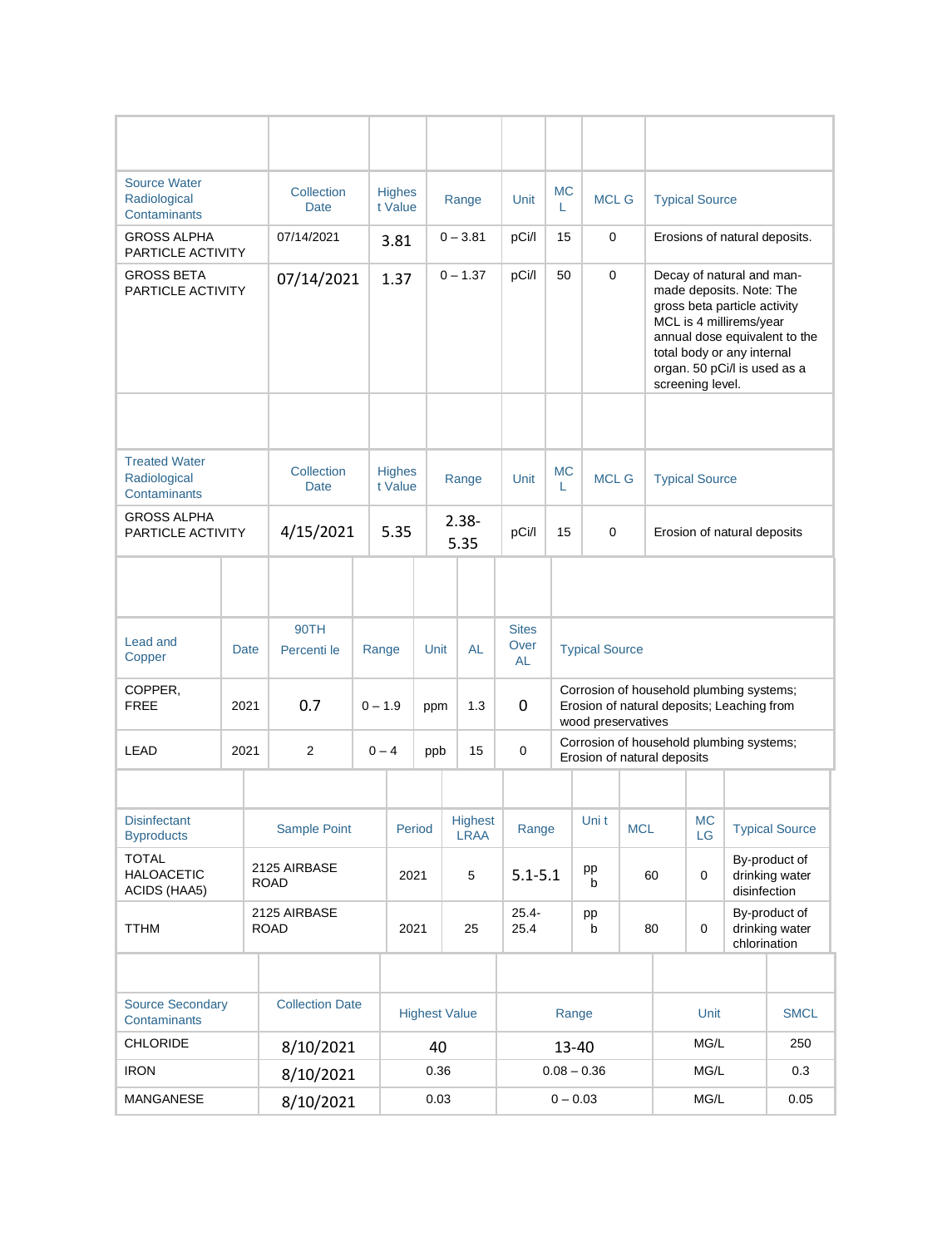| <b>PH</b>                      |                          |  | 7/14/2021 |                        | 8.31                                          |               | 6.24-8.31                                                                                                          |      | <b>PH</b>                                                               | 8.5         |  |
|--------------------------------|--------------------------|--|-----------|------------------------|-----------------------------------------------|---------------|--------------------------------------------------------------------------------------------------------------------|------|-------------------------------------------------------------------------|-------------|--|
| <b>SULFATE</b>                 |                          |  | 8/10/2021 |                        | 12                                            |               | $0 - 12$                                                                                                           | MG/L |                                                                         | 250         |  |
| Contaminants                   | <b>Treated Secondary</b> |  |           | <b>Collection Date</b> | <b>Highest Value</b>                          |               | Range                                                                                                              |      | Unit                                                                    | <b>SMCL</b> |  |
| <b>IRON</b>                    |                          |  | 10/1/2021 |                        | 0.42                                          | $0.01 - 0.42$ |                                                                                                                    |      | MG/L                                                                    | 0.3         |  |
| <b>MANGANESE</b>               |                          |  | 10/1/2021 |                        | 0.09                                          | $0 - 0.09$    |                                                                                                                    |      | MG/L                                                                    | 0.05        |  |
|                                |                          |  |           |                        |                                               |               |                                                                                                                    |      |                                                                         |             |  |
|                                |                          |  |           |                        |                                               |               | Unresolved significant deficiencies that were identified during a survey done on the water system are shown below. |      |                                                                         |             |  |
| Date<br>Facility<br>Identified |                          |  |           | Cod<br>e               |                                               | Activity      | Due<br>Date                                                                                                        |      | Description                                                             |             |  |
| 11/10/2020                     | <b>WELL R 1431</b>       |  |           | S <sub>0</sub> 3<br>8  | <b>GWR ADDRESS TT45</b><br><b>DEFCIENCIES</b> |               | 02/21/2<br>021                                                                                                     |      | <b>SRC WL-LAC</b><br>$51.XII.319.D.7 -$<br>Pathway for<br>Contamination |             |  |
| 11/10/2020                     | <b>WELL R 1431</b>       |  |           | S <sub>0</sub> 3<br>8  | <b>GWR APPROVED</b><br>CORRECTOVE ACTION      |               | 11/19/2021                                                                                                         |      | SRC WL - LAC<br>51.XII.319.D.7-<br>Pathway for<br>Contamination         |             |  |

++++++++++ Environmental Protection Agency Required Health Effects Language ++++++++++

Some people may be more vulnerable to contaminants in drinking water than the general population. Immuno-compromised persons such as persons with cancer undergoing chemotherapy, persons who have undergone organ transplants, people with HIV/AIDS or other immune system disorders, some elderly, and infants can be particularly at risk from infections.

These people should seek advice about drinking water from their health care providers. EPA/ CDC guidelines on appropriate means to lessen the risk of infection by Cryptosporidium and other microbial contaminants are available from the Safe Drinking Water Hotline (800-426- 4791).

Additional Required Health Effects Language:

This is an alert about your drinking water and a cosmetic dental problem that might affect children under nine (9) years of age. At low levels, fluoride can help prevent cavities, but children drinking water containing more than two (2) milligrams per liter (mg/L) of fluoride may develop cosmetic discoloration of their permanent teeth (dental fluorosis). The drinking water provided by your community water system has a fluoride concentration greater than 2.0 mg/L. Dental fluorosis, in its moderate or severe forms, may result in a brown staining and/or pitting of the permanent teeth. This problem occurs only in developing teeth, before they erupt from the gums. Children under nine (9) should be provided with alternative sources of drinking water or water that has been treated to remove the fluoride to avoid the possibility of staining and pitting of their permanent teeth. You may also want to contact your dentist about proper use by young children of fluoride-containing products. Older children and adults may safely drink the water. Drinking water containing more than four (4) mg/L of fluoride, (the maximum contaminant level for fluoride) can increase your risk of developing bone disease. Your drinking water does not